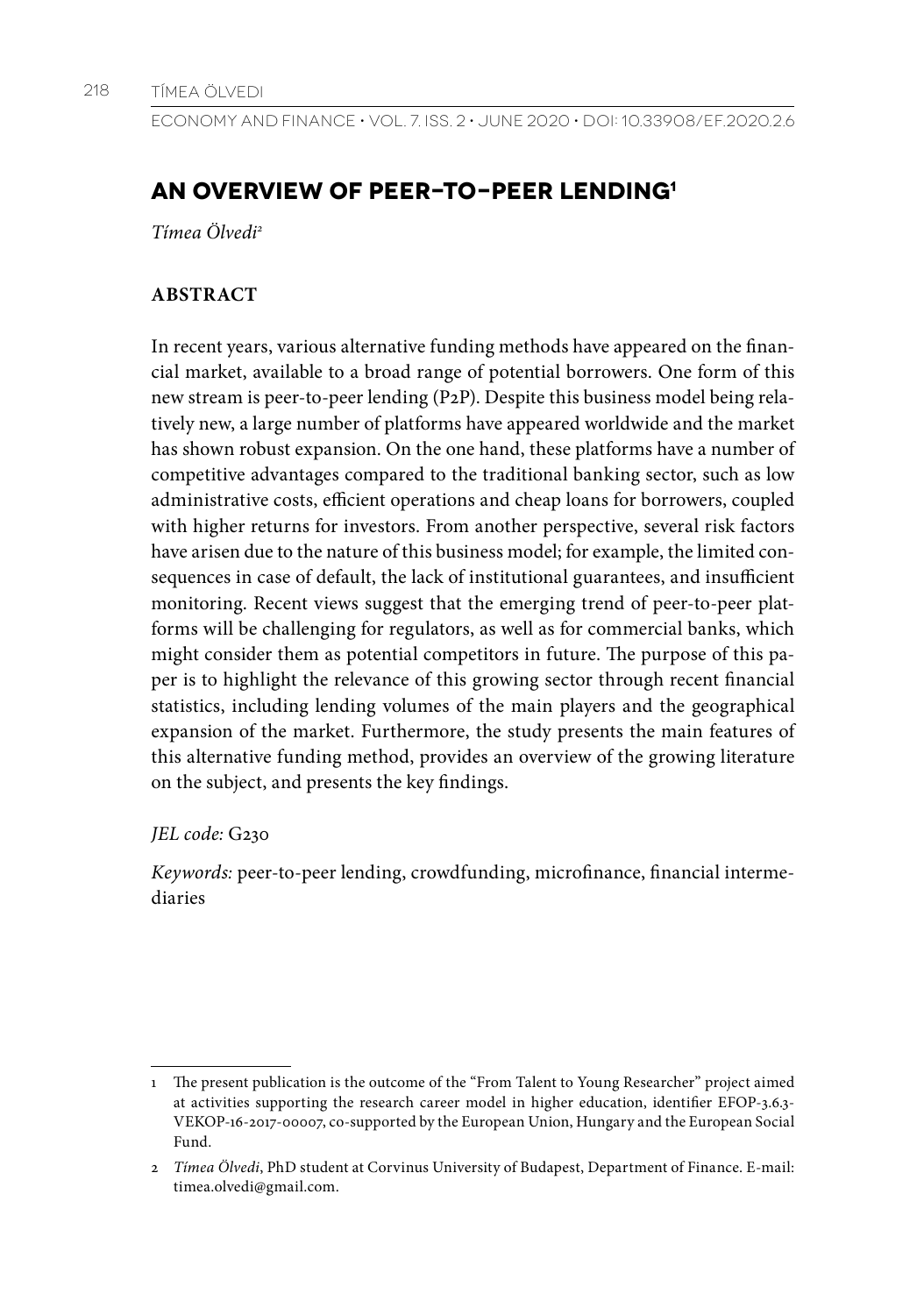## **1 INTRODUCTION**

The financial crisis that began in 2007 led to several changes in investment behaviour on both the demand and supply side. Risk aversion increased, while the effect of diversification proved limited (*Kovács* et al., 2011).

After the financial crisis, commercial banks became more conservative and stricter in their lending activity. Consequently, various alternative funding opportunities have appeared on the financial market in recent years. One of these alternatives is peer-to-peer lending (P2P), which derives from the concept of crowdfunding. Peer-to-peer platforms connect private individuals to help them provide loans to each other. The first platform, called Zopa, was established in the U.K. in 2005. In the last 14 years, the market has expanded as more players have entered worldwide, and the segment has shown steep growth. Despite this robust expansion, the peer-to-peer phenomenon remains relatively new and it is still too early to predict its impact on the financial market and traditional lending. However, regulators and market players should be aware of this emerging wave as it could bring challenges in the future for the conventional lending of commercial banks. The purpose of this study is to provide an overview of the main research discussions in this relatively new field. The first part introduces the main features of peer-to-peer lending and illustrates the expansion of the market through lending volume statistics and the distribution of platforms by region. The second part summarizes the main findings of the literature on peer-to-peer lending in recent years.

## **2 THE PEER-TO-PEER LENDING MARKET**

A peer-to-peer platform connects borrowers and lenders, allowing private individuals to provide loans to each other without any intermediary institution such as a commercial bank. Such platforms are designed for the mutual benefit of both parties: borrowers are able to secure funding at a lower rate of interest compared to a commercial bank loan, while lenders realize a higher return on their investment in comparison with a bank deposit. Another advantage of the business model is that operational costs are quite low as there is no intermediary institution or the additional administrative costs associated with banks. In addition, the application process is fast and customer-friendly, using innovative technology and functioning in a more efficient way compared to traditional lending institutions. Some platforms specialize in business lending, where the purpose of the loan is more flexible compared to banking finance; however, from the investor side, this is coupled with a lack of control (*Walter*, 2019). The main role of a P2P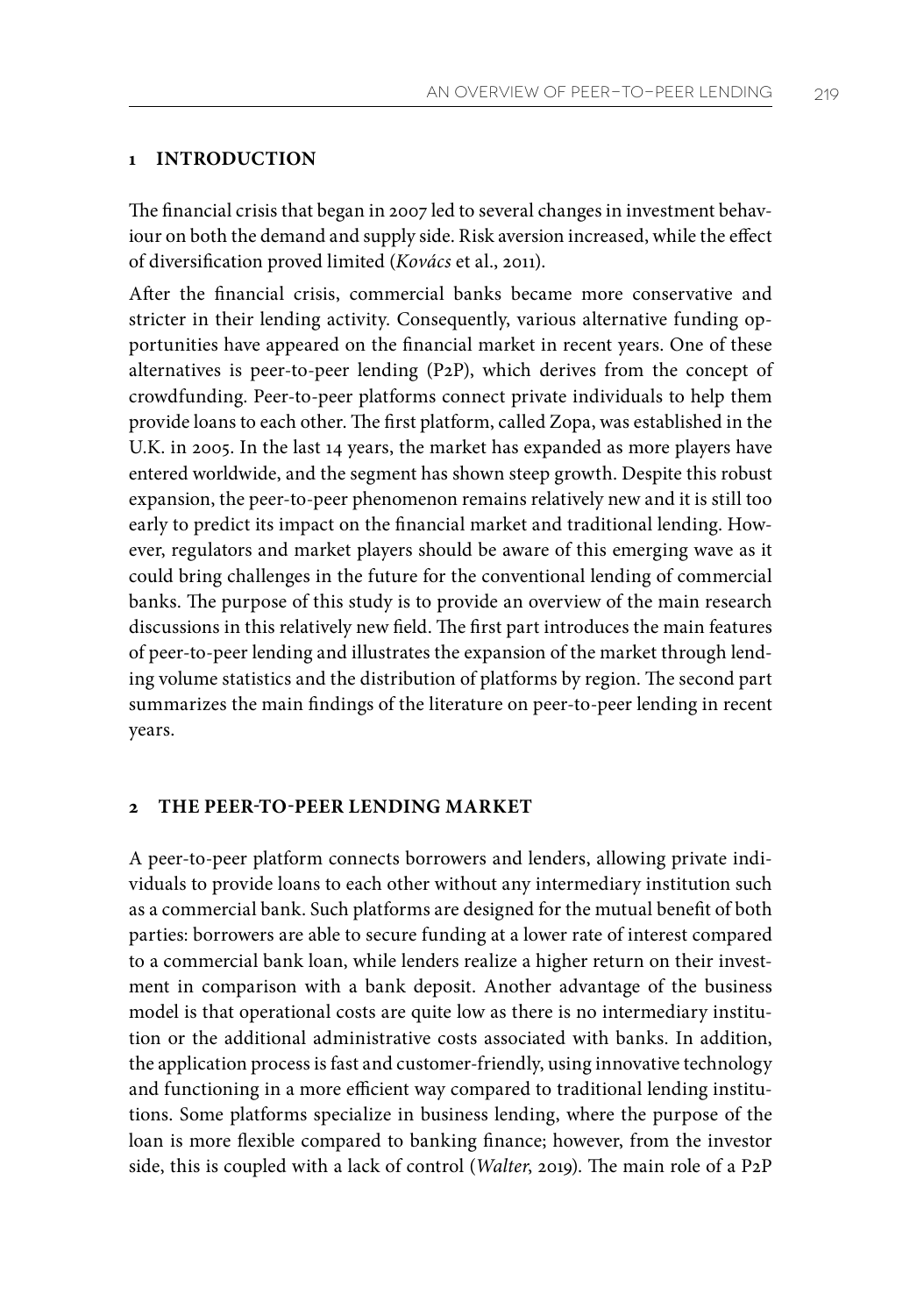platform is to link the two participants, and it does not provide its own funding. The platform charges a predetermined fee to both borrowers and investors.

In general, potential borrowers apply for a loan and their request is listed on the platform's web page. During the application process, they provide personal and financial information, the requested loan amount and the maximum interest rate they are willing to pay. Normally, declared income has to be verified with an official statement. The platform assesses the credibility of the applicant based on the data provided, estimates a credit score and assigns a rating to the borrower. Potential investors can select from among borrowers based on their risk appetite and may finance only a portion of a particular loan. In general, investors can bid with a minimum interest rate they would like to realize. In the event that several investors bid for one loan request and the offered funding is higher than the requested loan, the online auction is closed at the lowest interest rates. Investors often diversify their portfolios and invest small amounts in several requests with different credit ratings. A minimum threshold is set for the bidding and the platform invites investors to distribute their money in small amounts among different borrowers in order to reduce risk. In contrast, for equity crowdfunding lenders, a higher threshold with voting rights is more attractive, especially for institutional investors (*Cumming* et al., 2019).

Due to the nature of P2P platforms and the fact that these are unsecured loans, several risk factors arise. Platforms attempt to reduce risk through diverse measures. They assess each applicant based on a credit risk assessment process, including data from national credit bureau systems. Some platforms offer a buyback guarantee for investors; however, this practice is more frequent in Europe. There is also a secondary market, usually for more extensive loans, where investors can sell their loans in order to improve liquidity. As mentioned, these are unsecured loans and if non-payment occurs, the consequences are limited. In the case of default, the platform attempts to collect the loan instalments; then, after a specified period, it hands over the loan to a collection agency.

## **2.1 The development of platforms**

Although peer-to-peer lending is still in its early stages, robust growth has been observed in recent years. Each platform is somewhat different with respect to its business model and strategy. Some are only eligible to operate in a particular country, while others allow cross-border lending. On the investor side, usually private individuals participate; however, institutional investors have also appeared in recent years, further contributing to the rapid growth in lending volume. On the borrower side, individual borrowers tend to apply, although some platforms specialize in SME lending and business loans.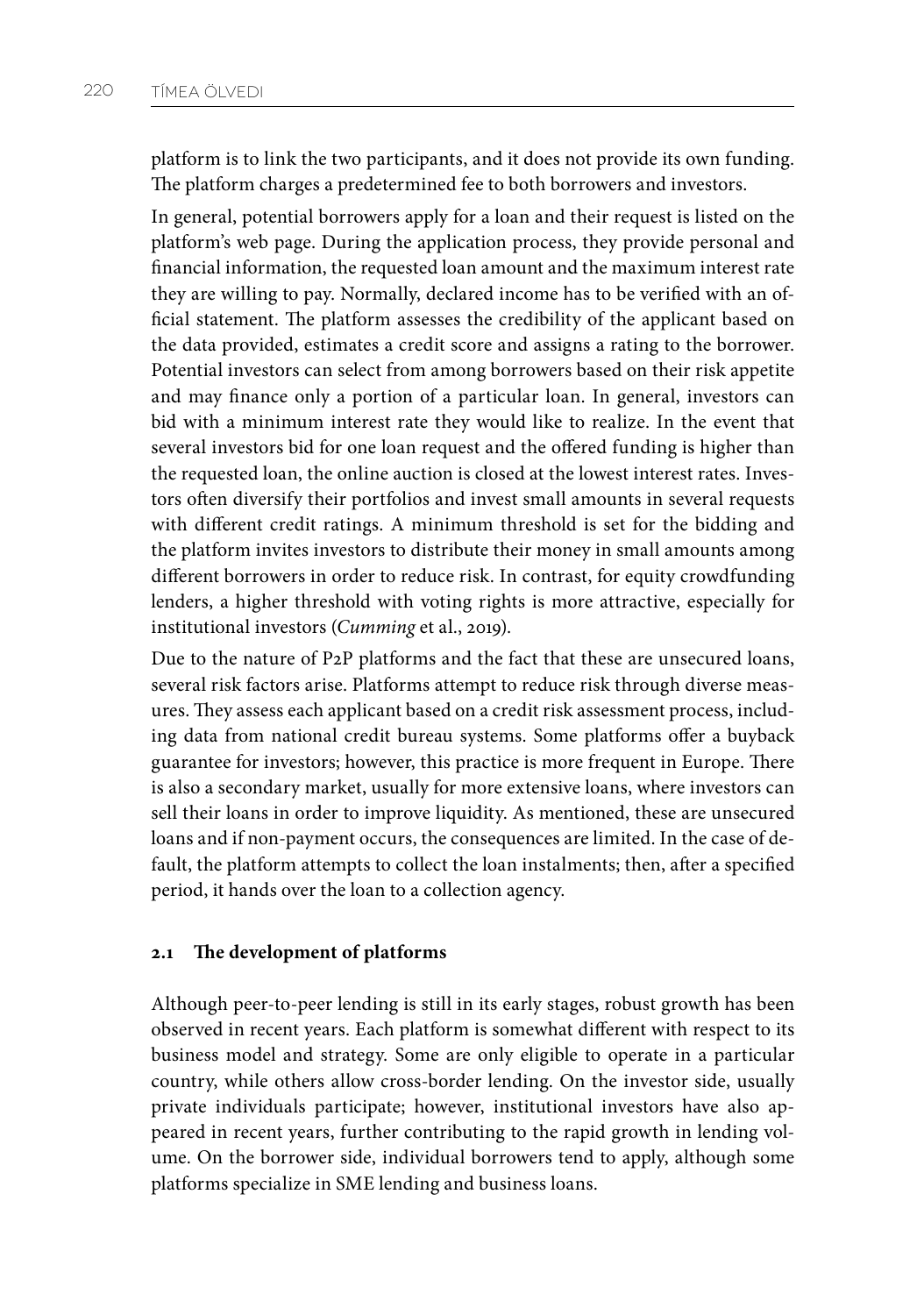Despite the rapid expansion of P2P lending, its share of total lending volume is relatively small compared to the whole financial market. The following figures present the total loan issuance from inception in the case of the main U.S. market players.

## **Figure 1 P2P lending volume from origination in the United States market (in million euros)**



*Source:* own data collection and estimation from the platforms' websites

As can be seen, Lending Club is the market leader with a volume of 41.8 billion euros in facilitated loans. The platform was established in 2006 as one of the first P2P sites in the U.S., headquartered in San Francisco. Robust loan origination is further supported by the large proportion of institutional investors, e.g. hedge funds or asset managers, and the platform's presence on the New York Stock Exchange from 2014 (Lending Club, 2019). Another notable competitor is Prosper, which has facilitated 12.7 billion euros in consumer loans, followed by Upstart with a total volume of 2.9 billion euros, which uses machine learning techniques and artificial intelligence in the assessment process. The market share of peer-topeer lending is still modest as the volume of the mentioned platforms represents only 1.62% of total consumer credit outstanding of 3,558 billion euros in the U.S. (FED, 2019); however, the growth rate is quite steep.

Another market that has shown rapid expansion and development in the area of peer-to-peer lending is Europe. The expansion started from the United Kingdom and has reached over the entire region in the past fourteen years. Although the level of lending volume is lower compared to the U.S., there are more players present on the market.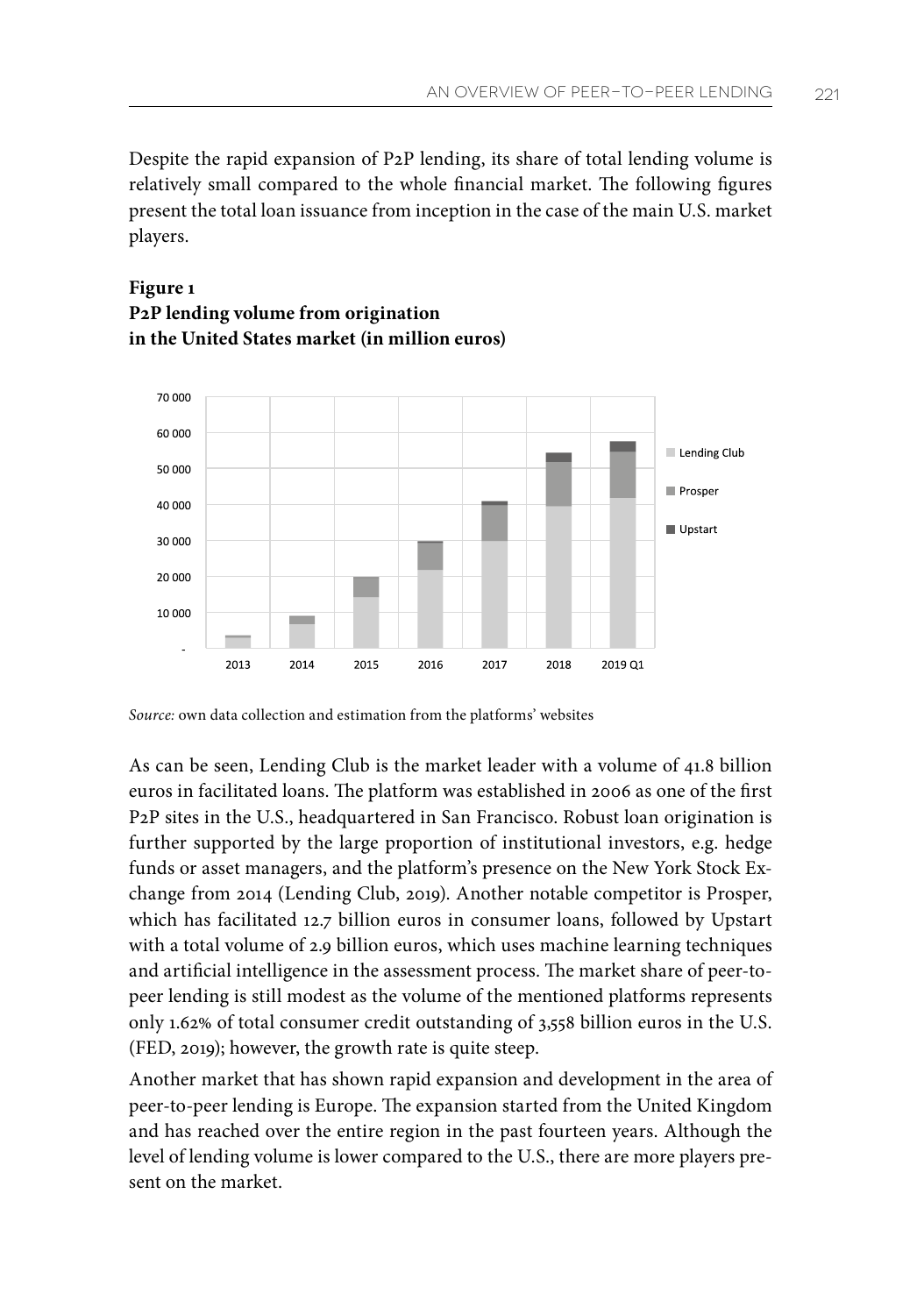

## **Figure 2 P2P lending volume from origination in the European market (in million euros)**

*Source:* own data collection and estimation from the platforms' websites

Zopa is recognised as the first peer-to-peer platform established in the United Kingdom in 2004, and currently the market leader with 4.9 billion euros in consumer lending. The next biggest platform is Ratesetter, also from the U.K., which has facilitated 3.6 billion euros in loans since it started its operations. Apart from the U.K., the Baltic region has strengthened in peer-to-peer lending, evidenced by the success of the Latvian platforms Mintos and Twino, which have facilitated 2.4 and 0.5 billion euros in loans, respectively. Fellow Finance is an emerging platform introduced in Finland, which has facilitated 0.4 billion euros in loans, while Bondora, launched in Estonia, has accounted for 0.2 billion euros. Except Zopa, all the mentioned platforms are eligible to conduct cross-country lending in the region, not only for the citizens of the particular country. Similarly to the U.S., the lending volume of the mentioned platforms is still not significant compared to total consumer credit outstanding of 921 billion euros in the EU (EBA, 2019), representing only 1.32%, but the trend shows obvious and robust growth.

In general, the U.S. and Europe have the most developed peer-to-peer markets. However, it is relevant to examine the distribution of platforms from a broader perspective. The number of platforms broken down by continent is presented in the figure below, as of June 2019.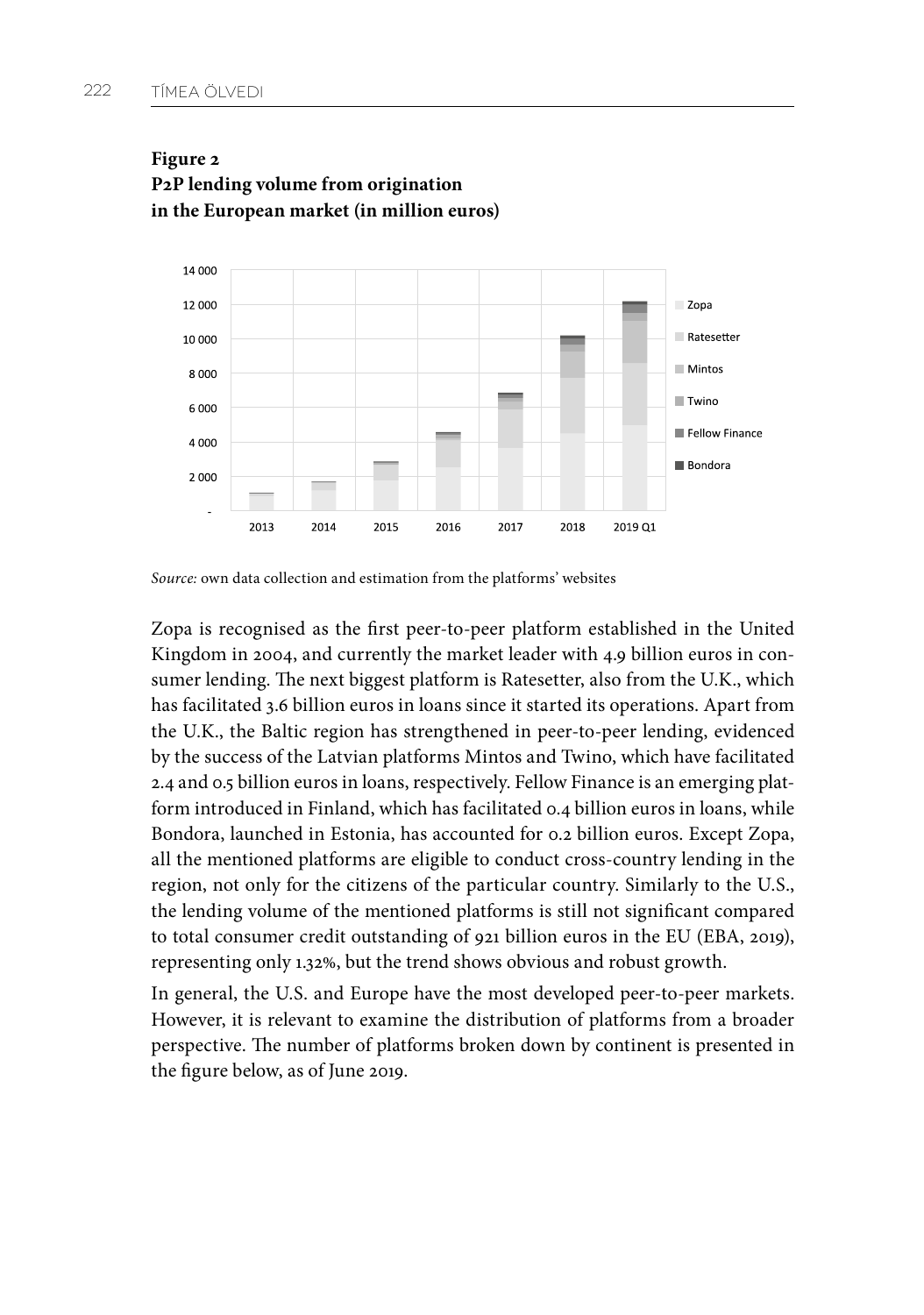

## **Figure 3 Number of platforms by continent**

*Source:* www.p2pmarketdata.com

As can be seen, Europe has the highest number of P2P platforms. Half of these are concentrated in the northern part of the continent, due to the dominance of the U.K. and the emerging trend in the Baltic countries. This is followed by Western Europe, owing to the fourteen platforms operating in Switzerland, seven in France, and six in Germany. The Southern region is strengthened by eight platforms in Spain and five in Italy. Eastern Europe is the least developed, with only six platforms in total. In general, North America has a lower number of platforms, but coupled with higher lending volume compared to Europe. Specifically, the U.S. leads with sixteen platforms, followed by thirteen in Mexico. Asia is less often mentioned, although it is the third largest peer-to-peer lending continent. Half of the Asian players are concentrated in South Korea. The market is less developed in South America and Australia, with thirteen and eleven platforms in total, respectively, while only two are operating in Africa (P2PMarketData, 2019).

Overall, it can be concluded that the market of peer-to-peer lending has shown rapid expansion in recent years. It is quite early to predict the future of this emerging wave, as it is dependent on several factors. Further expansion is supported by innovative technology (e.g. artificial intelligence), providing a high-quality customer experience. In addition, these platforms serve a mostly underbanked segment of consumers who are forced to find alternative funding solutions, providing stable demand at a time when commercial banks have become more conservative in their lending activity. The target group might be expanded further to an upper class of customers with financial knowledge and awareness who are looking for better conditions and service quality. On the other hand, development may be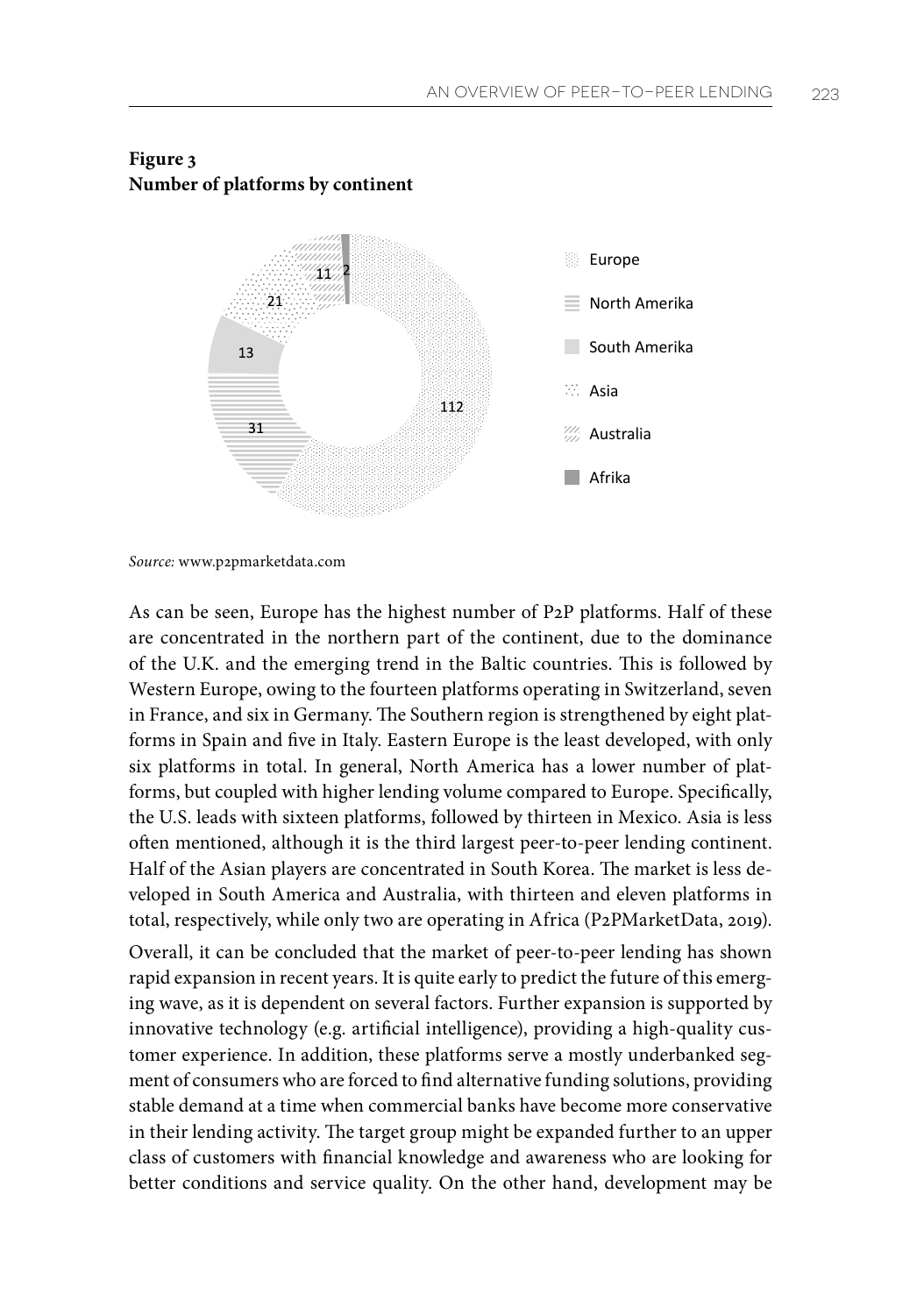limited by regulatory requirements, the maturity of platforms' risk management methods and a lack of transparency. In the event they are able to overcome these issues and adjust their business models, P2P platforms may prove to be lasting players on the financial market.

## **3 LITERATURE REVIEW**

Peer-to-peer lending is a relatively new field, as the first platform was implemented in 2005 in the United Kingdom. Despite the relatively early stage of these platforms, various aspects have already been studied. Most papers related to the topic can be classified into one of three main categories:

- emergence and business model,
- credit risk and loan performance,
- determinants of funding success.

The first stream focuses on the essential issues with respect to the relevance, maintenance and role of peer-to-peer lending in the consumer credit market. The second category considers the credit risk assessment aspect, supporting the question of maintenance. The last field is quite frequently researched due to the fact that some platforms make their datasets publicly available in order to improve their transparency, which serves as a basis for exciting empirical analysis, often leading to novel results. The following sections provide an overview of the recent studies and their main findings with regard to each aspect.

#### **3.1 Emergence and business model**

This stream investigates the fundamental issues, such as the reasons behind the implementation and rapid expansion of P2P lending. It also covers the various business models, further development, and the legal aspect of operations. One of the main issues raised by studies in this area is the interaction between peer-topeer platforms and commercial banks. Several outcomes are possible, as banks might consider P2P lending as a potential competitor and start to improve their technology, modify their pricing strategy, etc. In contrast, a cooperative attitude is also likely, in order to evolve strategic partnerships. It is also worth considering if the extension and stable growth of P2P lending will have any disruptive impact on the banking sector. Another essential aspect is the identification of the platform's target group. Potential borrowers are commonly classified into two main groups: the first includes those with financial knowledge and awareness, who ap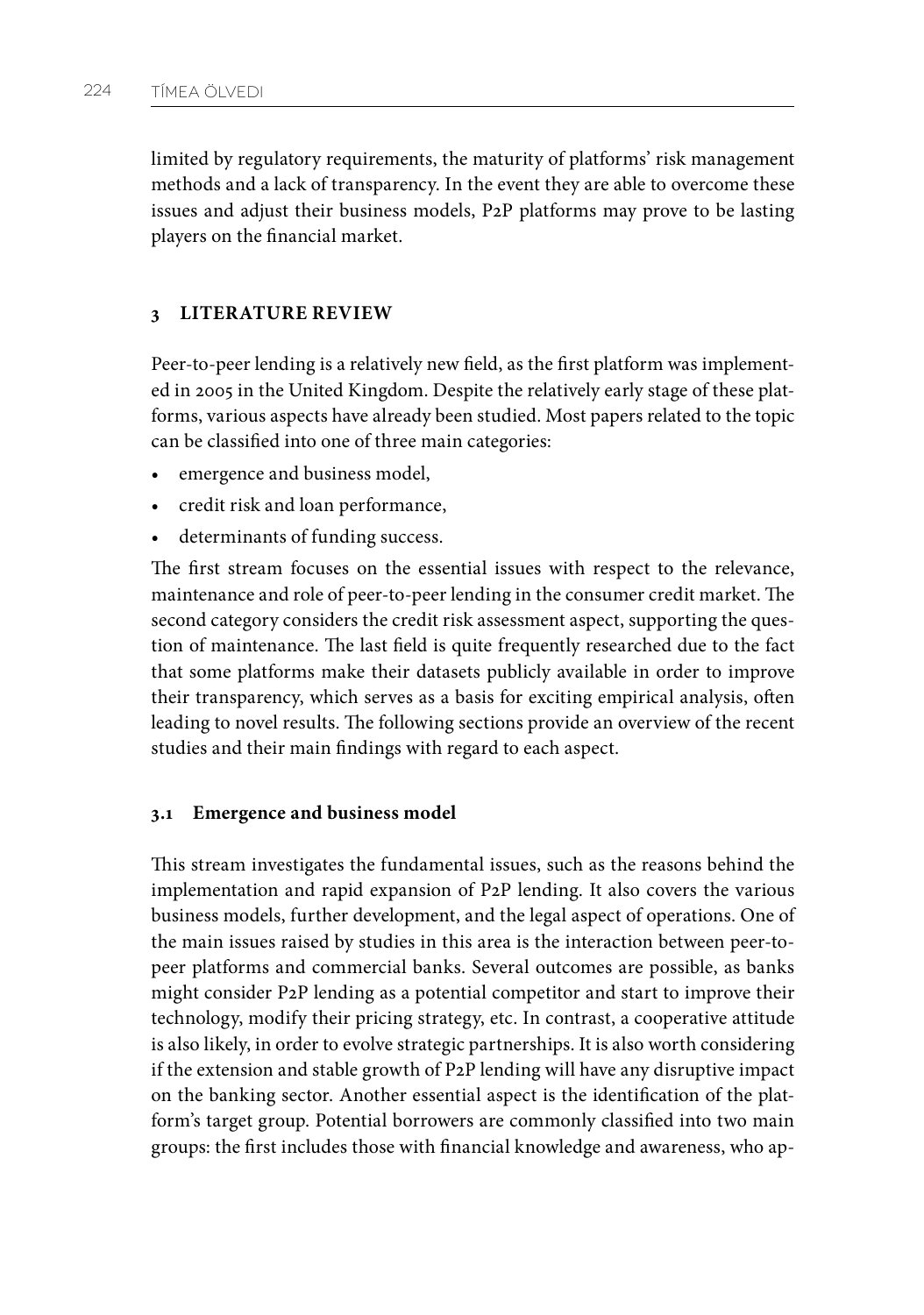ply in order to get cheaper loans; the second includes those ineligible for bank funding, who have no other choice available for financing.

*Milne* and *Parboteeah* (2016) investigated the business model, covering the main advantages, risks and associations with conventional banks. In their view, relationships between banks and P2P platforms are more likely to evolve into partnerships rather than competition. Their argument is supported by the idea that banks are flexible due to their ability to provide liquidity services, e.g. allowing early repayment or deposit withdrawal. In addition, they have the ability to cover a temporary deficit through money market funds. Platforms cannot overcome this advantage and substitute for banks, thus their role is likely to be complementary. In order to function simultaneously with commercial banks, however, further development is needed from the platforms' side, including improved credit risk assessment and alignment of their operations with regulatory requirements. The study also highlights that one of the main challenges for the platforms is to attract a sufficient number of investors in the long term, as the risks to which they are exposed are much more significant compared to a bank deposit investment.

The cooperative approach is strengthened by the study of *de Roure*, *Pelizzon* and *Tasca* (2016). Their empirical research focused on the German credit market and found that the extension of peer-to-peer lending is coupled with a decline in bank lending. However, it is mostly high-risk borrowers who apply for peer-topeer loans, which results in a profitability improvement for banks. The customer groups of the two examined players seem different: borrowers served by platforms have a higher probability of default, and are probably not served by commercial banks. From this perspective, the role of the P2P platform is complementary in the high-risk segment. This conclusion is in line with the view of Milne and Parboteeah; however, the driver of collaboration here is different consumer targeting. According to a report by PricewaterhouseCoopers (2015), there is significant growth potential in the field, mostly supported by millennials who are open to online solutions. The authors also identified two strategic directions for commercial banks as a response to the rapid expansion of P2P platforms: they can form a partnership and cooperate, e.g. by conducting product development together; or they can choose to compete, e.g. through providing further innovative solutions.

Based on recent studies, it seems that the rapid expansion of P2P platforms is not necessarily threatening traditional bank lending, but instead a collaborative approach is considered likely. This concept is supported by several arguments. For example, it is obvious that commercial banks possess competitive advantages compared to P2P platforms, which basically provide intermediary services. It is also reasonable for banks to reject bad debtors, especially since they have become more conservative after the financial crisis and are attempting to cut back their NPL portfolios. The target groups of the two players are therefore different.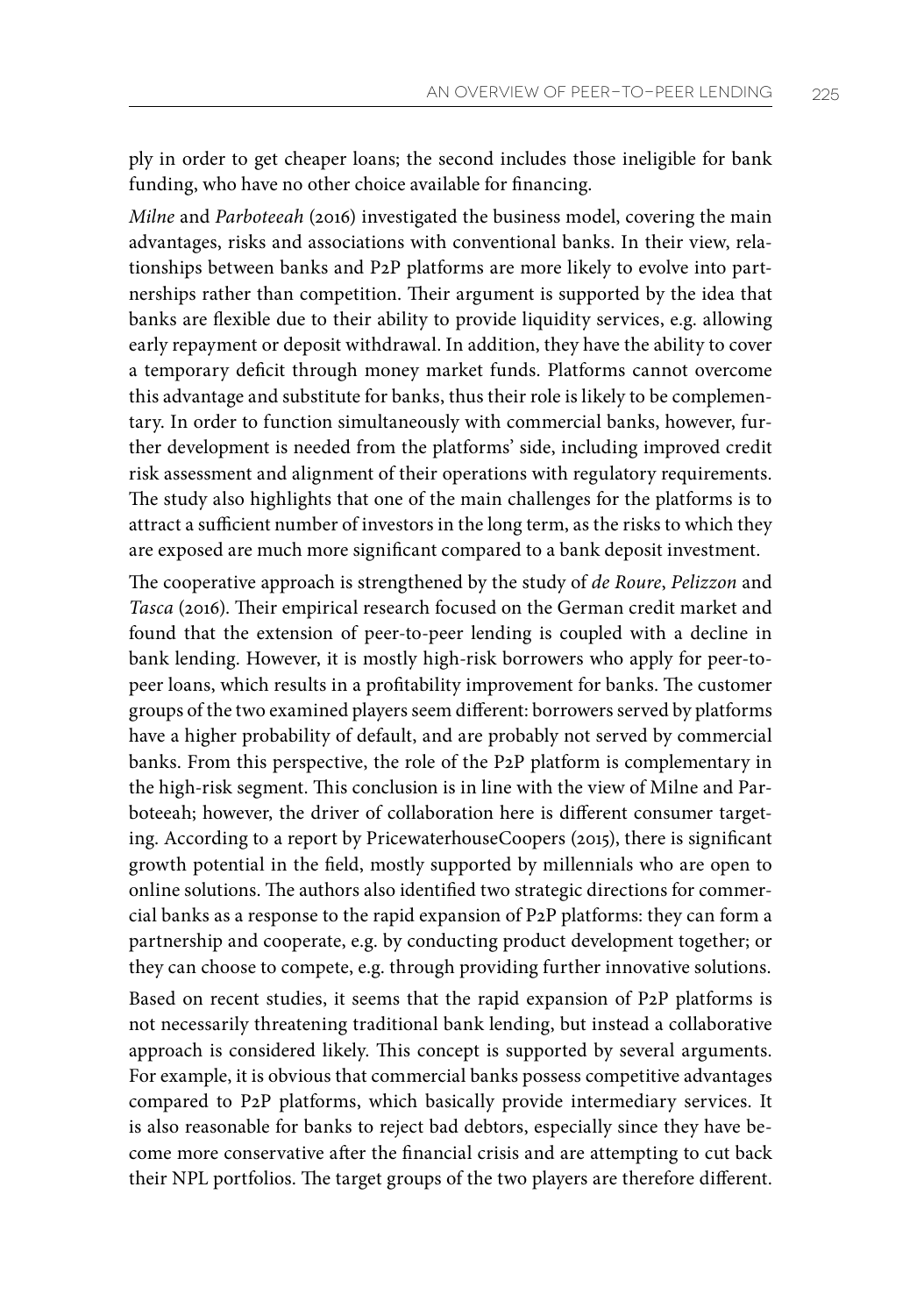Despite the already mentioned reasons, there is still space for another scenario. Zopa, the first P2P platform, announced at the end of 2018 that it will launch a bank and has just received a banking licence from the U.K. authority (Zopa, 2018). However, the licence has limitations and the platform has to meet predefined conditions in order to gain full permission. According to the announcement, the company is planning to offer new products in addition to existing ones, using innovative solutions in order to provide better customer services in digital banking. Overall, it is quite early to predict the outcome; however, this development is likely to extend to the platform's target group and redefine its interaction with commercial banks.

#### **3.2 Credit risk and loan performance**

Another significant part of the growing peer-to-peer lending literature focuses on loans that are already funded. These studies analyse the performance of loan portfolios and the main factors that predict the probability of default. Due to the fact that P2P platforms are not strictly regulated (and even not regulated at all in some countries), the lack of regular monitoring activity and the mild consequences in case of default result in higher credit risks compared to traditional commercial bank lending. Some platforms have started to introduce a number of measures in order to mitigate credit risk, including making the loan amount that can be requested relatively low; offering buyback guarantees; involving a debt collector in the case of default; preliminarily filtering out applicants with low FICO scores (as in the case of some U.S. platforms); and making loan books publicly available to serve as a basis for historical data analysis and investment strategy creation.

Most recent studies have found that financial stability-related variables and information regarding previous loan history carries significant explanatory power. *Emekter* et al. (2015) examined the determinants of default in the case of the first U.S. platform, Lending Club. According to their results, a FICO score that contains historical payment behaviour and previous loan information has a significant impact on the default probability of a particular borrower. A lower score results in a higher likelihood of non-payment. The utilisation of revolving credit also plays an important role in borrowers' future solvency. The debt-to-income ratio seems a good predictor of default. The study also compares the financial features of P2P borrowers with average U.S. borrowers. On average, the debt-to-income ratio is lower, while income and FICO scores are higher for the latter group. *Klafft* (2008) examined loan profitability and credit loss from the investor perspective, using Prosper data. According to the study, when evaluating loan per-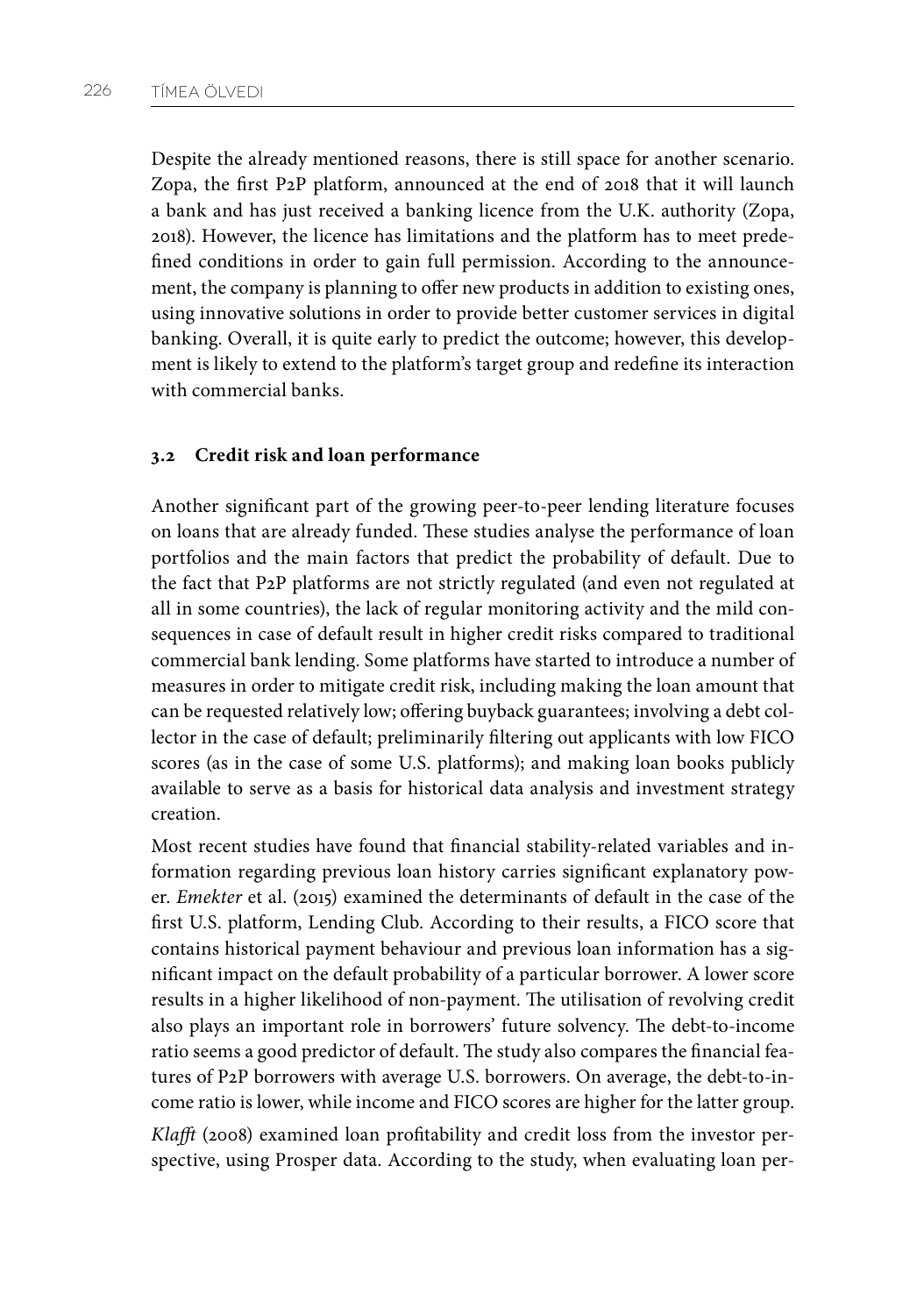formance, investors should take into consideration roll rates and the possibility of early repayment in each borrower risk category. Roll rates are estimated for non-performing loans that are classified into different buckets based on the number of days past due date, and reflect the probability of a loan moving into the next delinquency bucket. The empirical analysis of the paper shows that a higher return can be expected from the best rating categories, while the average returns on high-risk borrowers are negative.

The literature concurs that ratings reflect performance and serve as a good indicator for repayment so far. From the credit risk perspective, peer-to-peer borrowers are considered more risky compared to an average commercial bank borrower. In the case of banks, it is essential for them to continuously monitor portfolio performance as they bear the risk for bad debtors. The probability of default and loss given default estimation is also noteworthy for impairment calculations and is part of regulatory requirements. In contrast, in the peer-to-peer model the credit risk is mostly on the investor side. Although it is in the interests of a P2P platform to maintain good performance, investors have to investigate historical data before they invest. It has to be mentioned that most studies, focusing on the credit risk aspect, examine the same few players. The reason behind is that only a few platforms provide publicly available portfolios. Due to this limitation, the conclusions cannot be generalised for the whole P2P market, while geographical differences can lead to additional deviations.

## **3.3 Determinants of funding success**

This extensive field of research focuses on the investor decision-making process. As investors and borrowers both remain anonymous during the whole process, trust plays a key role in the outcome. Studies in this field evaluate the main factors that impact investor decisions in order to improve trust, and also examine which borrower characteristics contribute to funding success. As already mentioned, investors do not have sufficient information about a particular borrower in order to evaluate their credibility. This information asymmetry between the two sides might lead to adverse selection (*Akerlof*, 1970). This phenomenon is frequently researched in the traditional loan market, where asymmetric information may result in credit rationing, meaning that some borrowers face credit constraints even if they are willing to pay a higher interest rate (*Stiglitz* and *Weiss*, 1981). The phenomenon of adverse selection is a commonly discussed issue in other alternative financial markets similar to peer-to-peer lending, e.g. in the case of venture capital investments, where it serves as a barrier for innovative value-added projects (*Lovas*, 2015).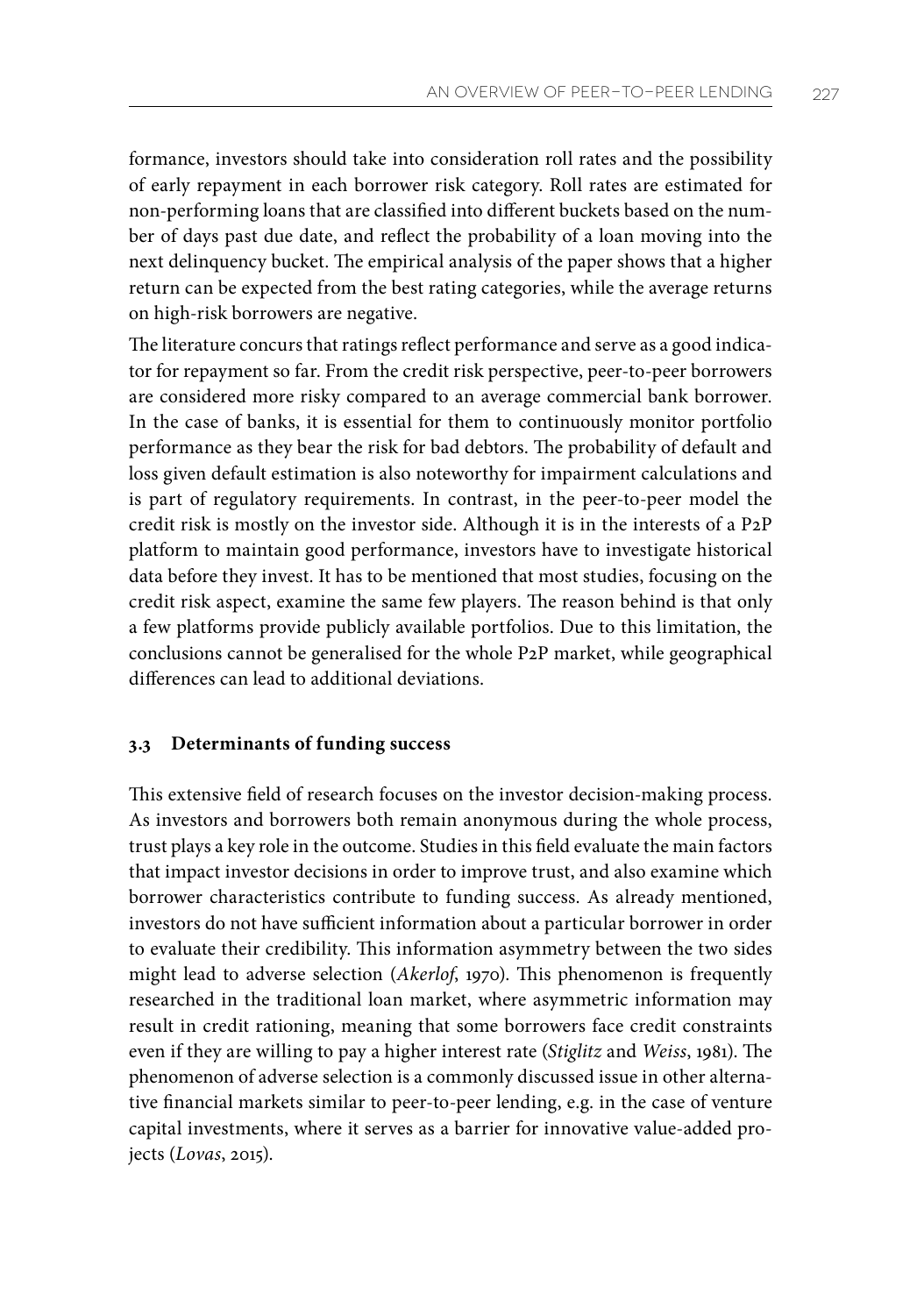In general, the available data regarding borrowers can be classified into two groups: hard and soft information. Hard information is mandatory, e.g. the amount of regular income, while soft information is optional and unverified, e.g. employment status. Due to a lack of information, investors might consider alternative and soft data which may have a signal effect regarding the credibility of the potential borrower.

Most research focuses on the U.S. market, using data from the two market leading platforms, Prosper and Lending Club. Based on the results, some general conclusions can be drawn regarding investor behaviour. The outcomes are not clearly portfolio-specific, but are rather general rules behind peer-to-peer funding decisions that are valid for different countries and cultures. Various studies focus on several aspects of the particular borrower, e.g. quantitative and qualitative data, appearance and first impression, and also social features.

*Herzenstein* et al. (2008) proved the importance of financial stability measures of applicants and loan characteristics in investors' decisions in the case of the popular U.S. platform Prosper. Successful funding was higher among applicants with better credit grades, who were also able to get loans at lower interest rates. Another variable worth mentioning is the debt-to-income ratio, which has a significant and negative impact on funding. Furthermore, the requested loan amount also negatively impacts the investor's decision. This means that investors prefer to finance lower loan requests as they consider higher ones more risky.

*Gavurova* et al. (2018) verified the general conclusions from recent studies; however, their analysis was carried out on the portfolio table of Bondora, which is a European platform, originating in Estonia. Bondora allows lending across borders, thus the results mostly reflected the behaviour of European investors from the region. According to their research, the debt-to-income ratio proved the most significant variable affecting funding success.

Regarding research on soft data, the analysis of narratives is one of the main information sources. Some platforms allow potential borrowers to provide a short description in order to explain their loan purpose or provide any other content to convince investors. Herzenstein, *Sonenshein* and *Dholakia* (2011) analysed the narratives content-wise and their impact on lending decisions. They found that detailed descriptions with more identities result in higher funding success and also lower interest rates. The relevance of narratives was confirmed by *Larrimore* et al. (2011), who focused their study on word usage. They demonstrated that the length of the description and quantitative words related to financial background have a significantly positive impact on investor decisions. In contrast, sharing social and personal details influenced funding negatively.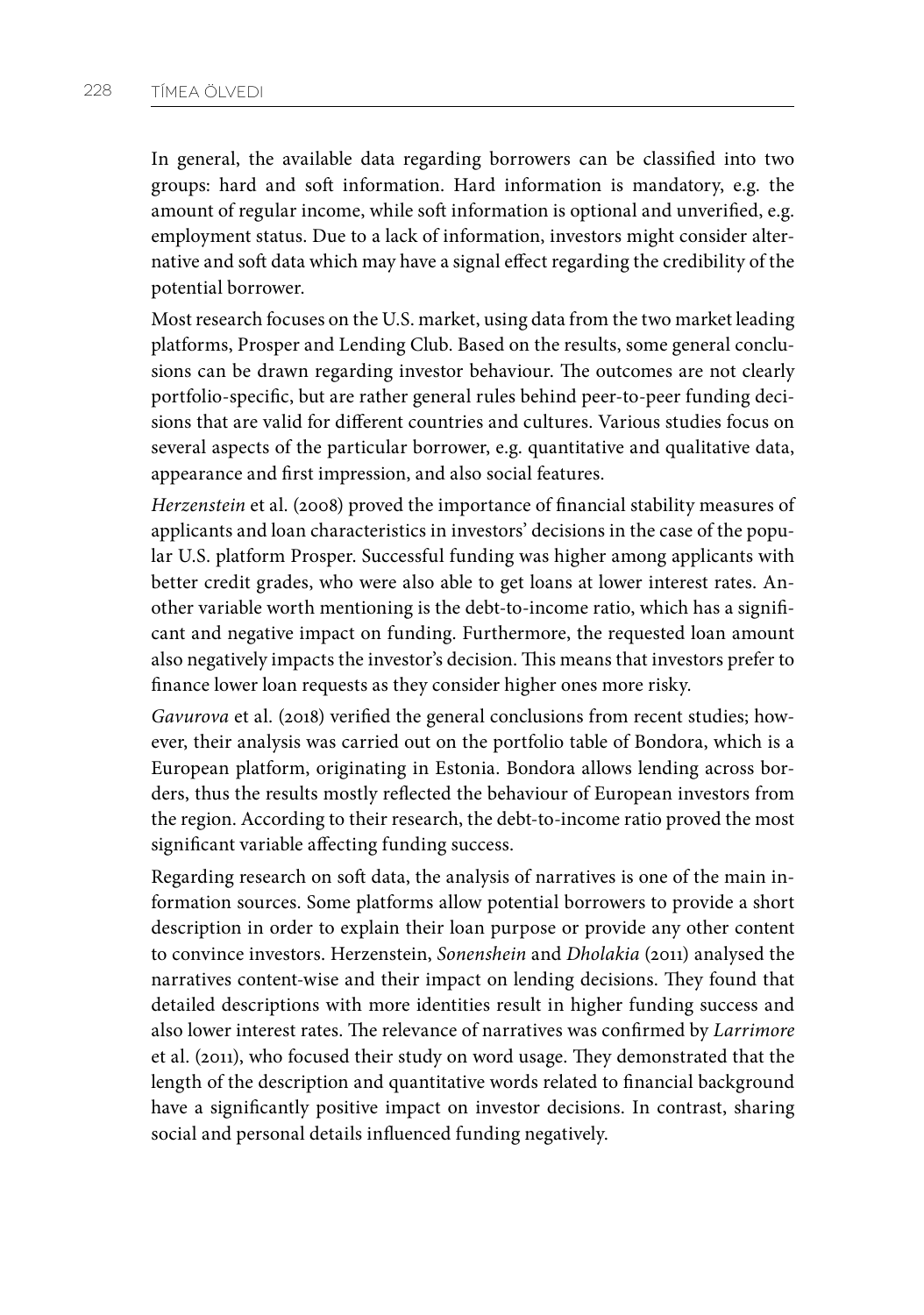In general, appearance has a significant impact on labour market processes and partially on financial transactions. In the case of some peer-to-peer platforms, it is possible to attach a picture to an application, which thus serves as a basis for this type of research. *Duarte*, *Siegel* and *Young* (2012) analysed whether the trustworthy appearance of a potential borrower has any impact on funding success and the final interest rate. According to their results, in the event that the potential borrower is considered credible based on an independent judgement, the probability of funding is significantly higher. Furthermore, they concluded that more trustworthy-looking borrowers pay lower interest rates. Their research covered the actual review of credibility based on funded clients. It turned out that borrowers who seem more trustworthy have better credit ratings and the probability of default is lower for them compared to less credible-looking clients. Overall, it can be concluded that the first impression regarding credibility is a good predictor of the future performance of the examined portfolio.

The signal effect of direct and indirect social features represents another field of analysis in recent years. *Pope* and *Sydnor* (2011) investigated whether investor decisions are impacted by the race of a particular borrower. Based on their findings, white applicants are more likely to get funded compared to black borrowers. Furthermore, white borrowers pay lower interest rates in general, in contrast to black borrowers with the same credit characteristics. *Barasinska* and *Schäfer* (2014) examined funding success from the gender point of view, using data from Smava, a notable German platform. They found that women and men with similar financial backgrounds and characteristics have equal chances to get funded, and thus there is no discrimination in this respect. *Lin*, *Prabhala* and *Viswanathan* (2013) analysed the social relations of potential borrowers as an indirect feature. In the case of the major platforms, friendship networks can be created, and borrowers who – for example – are alumni of the same university or share the same employer can join a particular social group in order to provide an additional signal regarding their credibility. According to their empirical study, borrowers who have lender friends, or friends with good credit quality, a verified financial background and successful lending history, have better chances of getting funded.

In comparison with the commercial bank assessment process, most factors impacting successful approval in P2P lending are quite similar and price is riskbased. Financial stability and regular income are crucial in both decisions, and previous rating history is also used from national credit bureau systems. One main difference is that P2P investors can complete assessments using a wider range of alternative data, e.g. a picture or the social network of the applicant. While this approach allows for a more comprehensive assessment, there is space for discrimination based on gender or race, which should not happen in a bank process. Another difference is that the P2P assessment is carried out on two levels.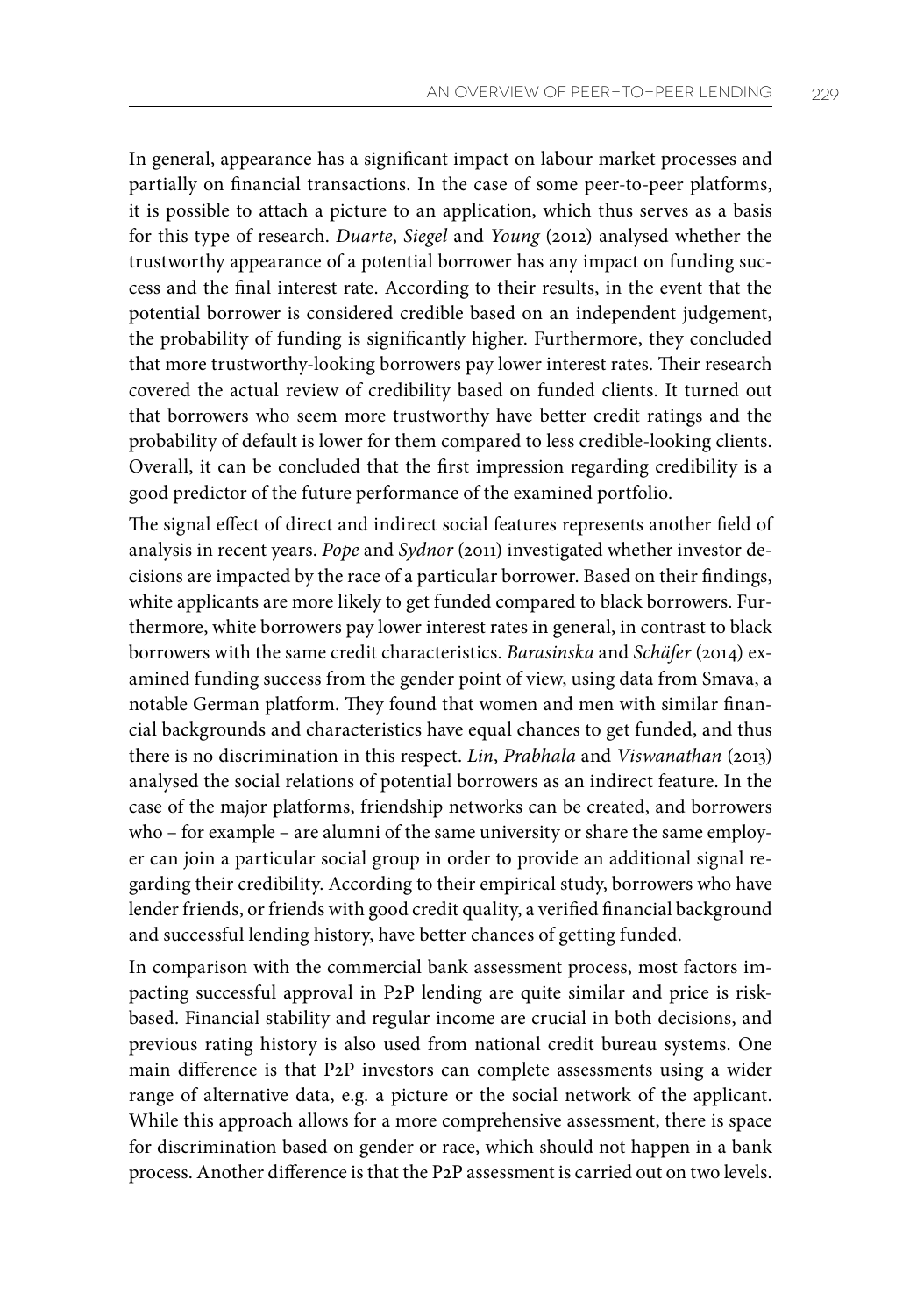First, the platform assesses the applicant according to its underwriting methodology and assigns a rating. The applied method is not publicly available; however; it is likely that scorecards are based on similar variables as in a bank. Investors then use this rating as an input and make a decision based on their subjective judgement or empirical analysis. Even if the platform's assessment is based on sophisticated historical data analysis methods, the final decision is on the investor side. In this way, the evaluation is carried out by two different participants and the decision is not dependent on a strict cut-off value; moreover, it can be impacted by subjective intuition.

## **4 CONCLUSION**

Although peer-to-peer lending is a relatively new field, lending volume has shown steep growth in the last couple of years. The main platforms are concentrated in the United States and the United Kingdom, although other regions, such as Western Europe or Asia, are strengthening as well. The total lending volume is still insignificant compared to the total volume of the consumer financial market. The relevance of the topic is further supported by the growing literature on the main directions of research. The role of this alternative form of funding in the financial market is still an open question, especially its interaction with conventional banks: collaboration or competition is dependent on both players. Portfolio performance is lagging behind banks, while the determinants of funding success are quite similar; however, a wide range of alternative data is available to support investor decisions. Overall, it can be concluded that peer-to-peer lending is a rapidly growing field and there is space for further research in terms of risk, business and legal aspects.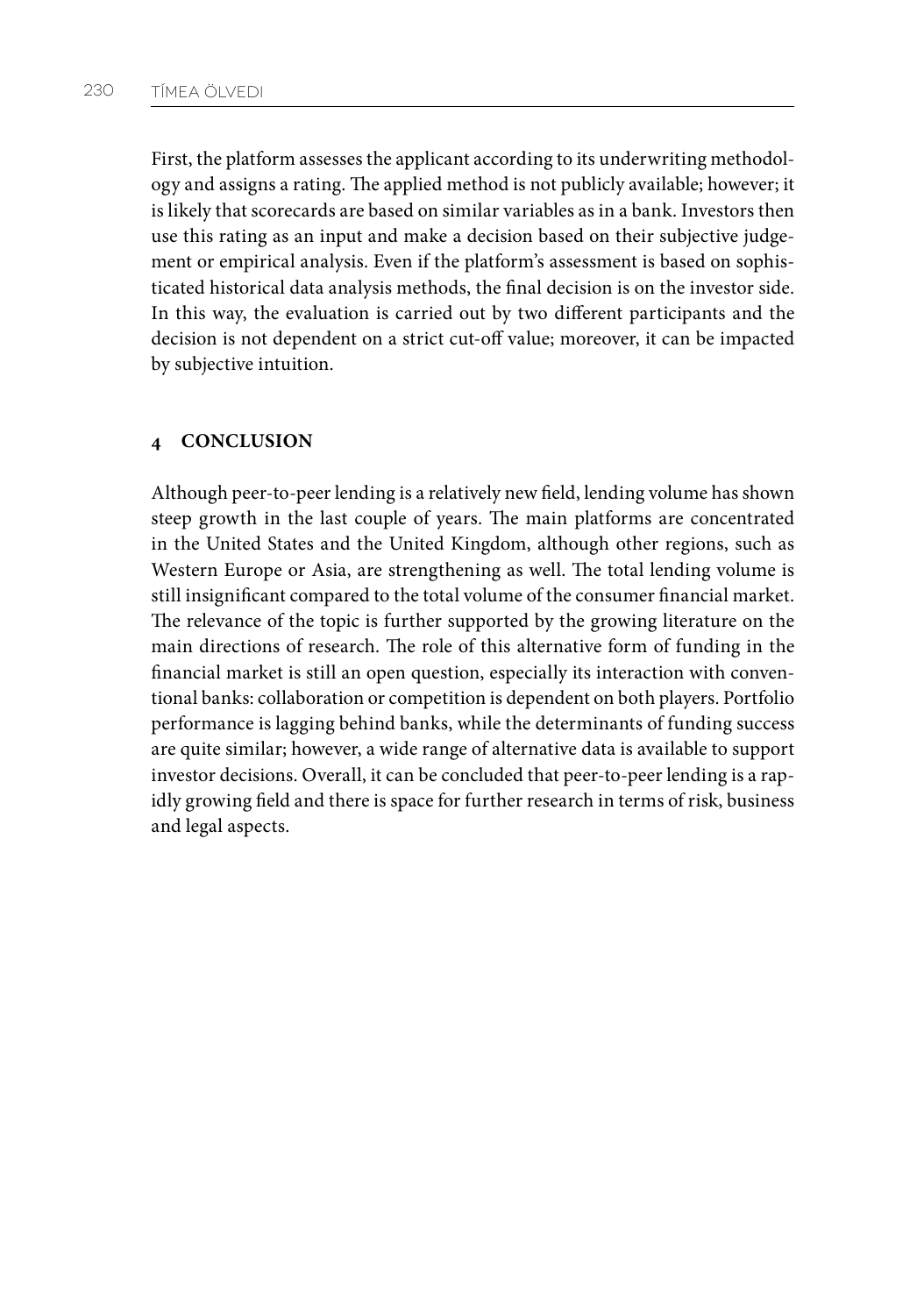## **REFERENCES**

- Akerlof, G. (1970). The market for lemons: quality uncertainty and the market mechanism. *Quarterly Journal of Economics* 84, 488–500. DOI: https://doi.org/10.2307/1879431.
- BARASINSKA, N., & SCHÄFER, D. (2014). Is crowdfunding different? Evidence on the relation between gender and funding success from a German peer‐to‐peer lending platform. *German Economic Review* 15(4), 436–452. DOI: https://doi.org/10.1111/geer.12052.
- Bondora Portfolio Profitability. Available at: https://www.bondora.com/en/public-statistics (downloaded: 24.05.2019).
- Cumming, D. Meoli, M. Vismara, S. (2019). Investors' choices between cash and voting rights: Evidence from dual-class equity crowdfunding. *Research Policy*. DOI: https://doi.org/10.1016/j. respol.2019.01.014.
- De Roure, C. Pelizzon, L. Tasca, P. (2016). How does P2P lending fit into the consumer credit market? DOI: https://doi.org/10.2139/ssrn.2756191.
- Duarte, J. Siegel, S. Young, L. (2012). Trust and credit: The role of appearance in peer-topeer lending. *The Review of Financial Studies* 25(8), 2455–2484. DOI: https://doi.org/10.1093/rfs/ hhs071.
- EBA consumer trends report 2018/19. Available at: https://eba.europa.eu/documents/10180/2551996/ Consumer+Trends+Report+2018-19.pdf (downloaded: 06.03.2019).
- EMEKTER, R. TU, Y. JIRASAKULDECH, B. LU, M. (2015). Evaluating credit risk and loan performance in online Peer-to-Peer (P2P) lending. *Applied Economics* 47(1), 54–70. DOI: https://doi.or g/10.1080/00036846.2014.962222.
- Federal Reserve (2019): Consumer Credit G. 19. Available at: https://www.federalreserve.gov/releases/g19/current/ (downloaded: 04.06.2019).
- Fellow Finance Cumulative Loan Volume. Available at: https://www.fellowfinance.com/for-investor/statistics (downloaded: 2019.05.24.).
- Gavurova, B. Dujcak, M. Kovac, V. Kotásková, A. (2018). Determinants of successful loan application at peer-to-peer lending market. *Economics & Sociology* 11(1), 85–99. DOI: https://doi. org/10.14254/2071-789x.2018/11-1/6.
- Herzenstein, M. Andrews, R. L. Dholakia, U. M. Lyandres, E. (2008). The democratization of personal consumer loans? Determinants of success in online peer-to-peer lending communities. *Boston University School of Management Research Paper* 14(6), 1–36.
- Herzenstein, M. Sonenshein, S. Dholakia, U. M. (2011). Tell me a good story and I may lend you money: The role of narratives in peer-to-peer lending decisions. *Journal of Marketing Research* 48 (SPL), S138–S149. DOI: https://doi.org/10.2139/ssrn.1840668.
- Klafft, M. (2008). Online peer-to-peer lending: a lenders' perspective. In Proceedings of the international conference on E-learning, E-business, enterprise information systems, and E-government, EEE (371–375). DOI: https://doi.org/10.2139/ssrn.1352352.
- Kovács, E. Dömörör, B. Naffa, H. (2011). Investment decisions in crises A study of private pension fund investments. *Acta Oeconomica* 61(4), 389–412.
- Larrimore, L. Jiang, L. Larrimore, J. Markowitz, D. Gorski, S. (2011). Peer to peer lending: The relationship between language features, trustworthiness, and persuasion success. *Journal of Applied Communication Research* 39(1), 19–37. DOI: https://doi.org/10.1080/0090988 2.2010.536844.
- Lending Club Statistics 2019. Available at: https://www.lendingclub.com/info/statistics.action (downloaded: 15.05.2019).